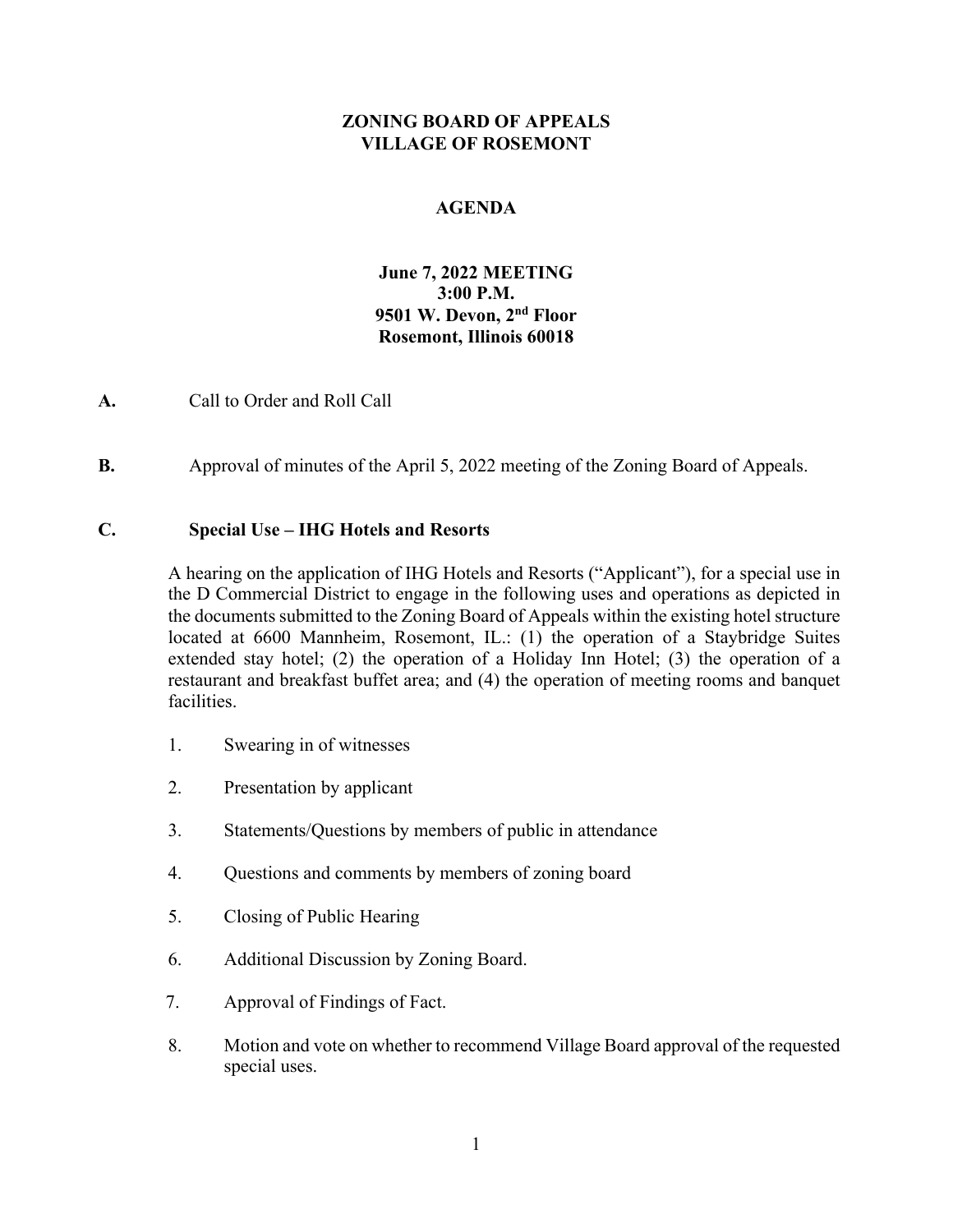### **D. Sign Variance - IHG Hotels and Resorts**

A hearing on the application of IHG Hotels and Resorts ("Applicant") for variances from the Village of Rosemont's sign ordinance for the property located at 6600 Mannheim to permit: (1) exterior building signage for the Staybridge Suites and Holiday Inn hotels; (2) a pylon sign for the Staybridge Suites and Holiday Inn hotels; (3) the refacing of an existing monument sign for a restaurant operating with the hotel structure; (4) the refacing of an existing monument sign for a conference center to be operated within the hotel structure; and (5) illuminated directional signage - all of which shall be constructed and located in substantial conformance with the sign package submitted to the Zoning Board of Appels by Kiefer/Starlite.

- 1. Swearing in of witnesses
- 2. Presentation by applicant
- 3. Statements by members of public in attendance
- 4. Questions and comments by members of zoning board
- 5. Closing of Public Hearing
- 6. Additional Discussion by Zoning Board.
- 7. Motion and vote on whether to recommend Village Board approval of the requested sign variances.

### **E. Sign Variance – PharmaCann, Inc.**

A hearing on the application of PharmaCann, Inc. for variances from the Village of Rosemont's sign ordinance for the property located at 5540 Park Place, Rosemont, IL. to permit the exterior building signage and graphics as depicted in pages 1 through 8 of the sign package submitted to the Zoning Board of Appeals.

- 1. Swearing in of witnesses
- 2. Presentation by applicant
- 3. Statements by members of public in attendance
- 4. Questions and comments by members of zoning board
- 5. Closing of Public Hearing
- 6. Additional Discussion by Zoning Board.